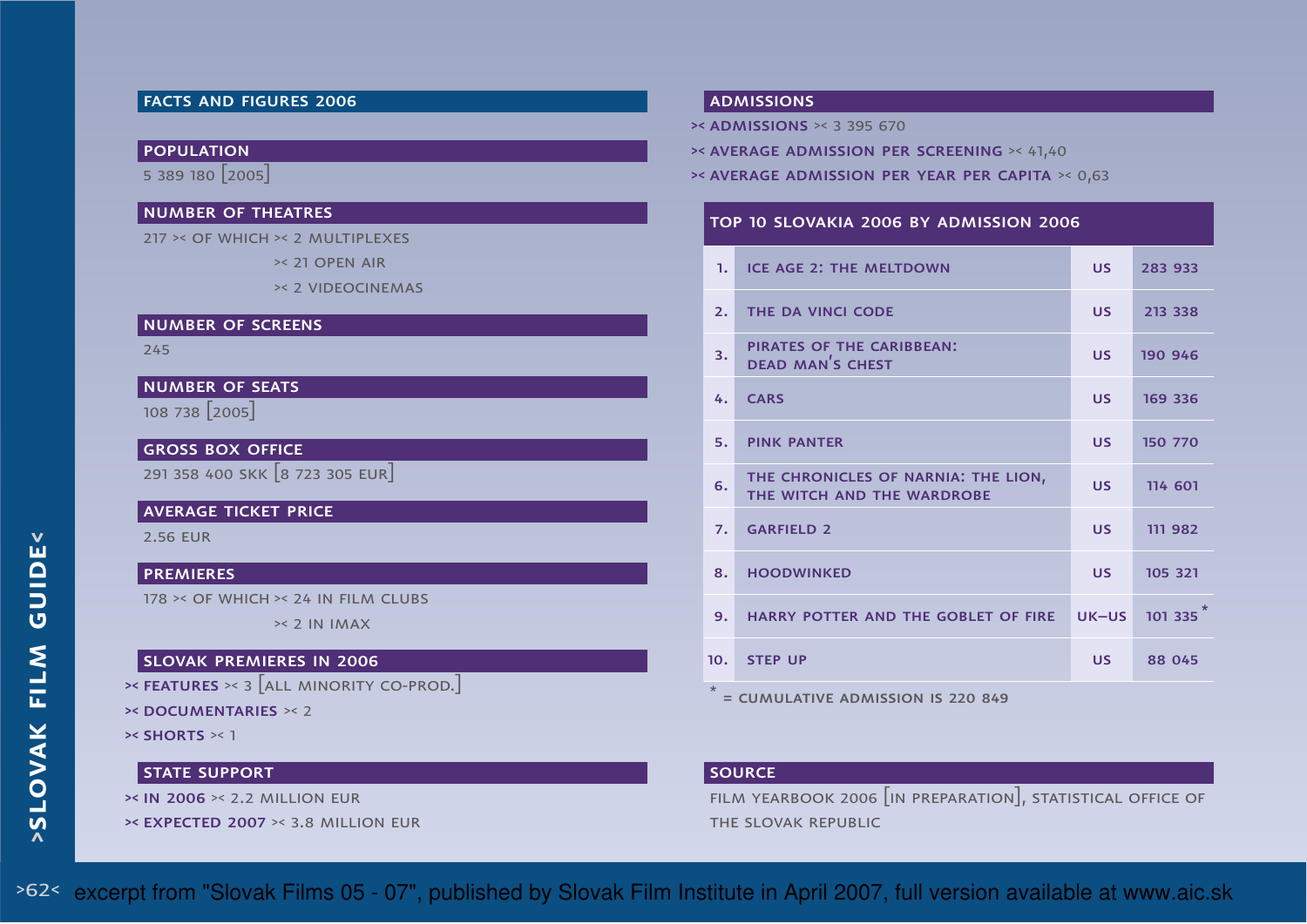## slovakia 1993–2006

| <b>YEAR</b> | <b>NUMBER</b><br>OF<br><b>THEATRES</b>           | <b>NUMBER</b><br><b>OF</b><br><b>SEATS</b> |                        |                | <b>SLOVAK</b><br>MULTIPLEXES IMAX FULL-LENGTH<br><b>FILMS</b> | <b>PREMIERES</b> | <b>DISTRI-</b><br><b>BUTION</b><br>COMP. | <b>NUMBER</b><br><b>OF</b><br><b>SCREENINGS</b> | <b>ADMISSION</b> | <b>BOX</b><br><b>OFFICE</b><br>>IN SKK< | <b>AVERAGE</b><br><b>ADMISSION</b><br><b>FEE &gt;IN SKK&lt;</b> |
|-------------|--------------------------------------------------|--------------------------------------------|------------------------|----------------|---------------------------------------------------------------|------------------|------------------------------------------|-------------------------------------------------|------------------|-----------------------------------------|-----------------------------------------------------------------|
| 1993        | 456                                              | 150 000 <sup>*</sup>                       | $\overline{0}$         | $\mathbf 0$    | $\overline{2}$                                                | 163              | 13                                       | 109 153                                         | 8 9 19 3 26      | 168 197 216                             | 18,86                                                           |
| 1994        | 430                                              | 140 000 <sup>*</sup>                       | $\mathbf 0$            | $\mathbf{o}$   | $\overline{2}$                                                | 150              | 14                                       | 92 673                                          | 6 358 228        | 140 428 335                             | 22,09                                                           |
| 1995        | 326                                              | 85 000 <sup>*</sup>                        | $\mathbf{o}$           | $\mathbf 0$    | 4                                                             | 128              | 9                                        | 88 310                                          | 5 643 154        | 150 135 452                             | 26,60                                                           |
| 1996        | 334                                              | 87 000 <sup>*</sup>                        | $\mathbf{o}$           | $\mathbf 0$    | $\overline{2}$                                                | 132              | $\overline{7}$                           | 78 099                                          | 4 846 344        | 154 547 535                             | 31,89                                                           |
| 1997        | 296                                              | 83 644                                     | $\mathbf{O}$           | $\mathbf 0$    | 3                                                             | 143              | 6                                        | 70 137                                          | 4 040 510        | 159 229 811                             | 39,41                                                           |
| 1998        | 296                                              | 83 644                                     | $\mathbf{o}$           | $\mathbf 0$    | $\mathbf{1}$                                                  | 107              | 6                                        | 62 731                                          | 4 082 139        | 194 040 234                             | 47,53                                                           |
| 1999        | 335                                              | 95 344                                     | $\mathbf{o}$           | $\mathbf 0$    | 3                                                             | 132              | 9                                        | 56 728                                          | 3 029 534        | 160 325 816                             | 52,92                                                           |
| 2000        | 279                                              | 93 202                                     | 1 [8 sc.]              | $\mathbf{O}$   | 3                                                             | 135              | 9                                        | 54 214                                          | 2 645 640        | 151 529 103                             | 57,28                                                           |
| 2001        | 276                                              | 91 944                                     | 1 [8 sc.]              | $\overline{0}$ | $\overline{2}$                                                | 160              | 12                                       | 61 959                                          | 2 847 567        | 201 612 335                             | 70,80                                                           |
| 2002        | 283                                              | 96 461                                     | $2 [8+12$ SC.]         | $\mathbf{1}$   | 6                                                             | 177              | 12                                       | 73 673                                          | 3 167 844        | 252 909 819                             | 79,84                                                           |
| 2003        | 265                                              | 125 690                                    | $2 [8+12$ SC.]         | $\mathbf{1}$   | 8                                                             | 180              | 13                                       | 74 755                                          | 2 968 162        | 256 139 397                             | 86,30                                                           |
| 2004        | 256                                              | 120 520                                    | $2 [8+12$ SC.]         | $\mathbf{1}$   | 2 <sup>2</sup>                                                | 170              | 11                                       | 72 710                                          | 2 901 554        | 261 716 597                             | 90,20                                                           |
| 2005        | 220                                              | 108 738                                    | $2 [8+12$ SC.]         | $\mathbf{1}$   | 6                                                             | 171              | 10                                       | 72 853                                          | 2 183 518        | 197 781 231                             | 90,58                                                           |
| 2006        | 215                                              | N.A.                                       | $2[8+12$ SC.] $1^{**}$ |                | $\overline{2}$                                                | 176              | 11                                       | 82 030                                          | 3 395 670        | 291 358 400                             | 85,80                                                           |
|             | **<br>$=$ APPROX.,<br>= CLOSED ON APRIL 30, 2006 |                                            |                        |                |                                                               |                  |                                          |                                                 |                  |                                         |                                                                 |

excerpt from "Slovak Films 05 - 07", published by Slovak Film Institute in April 2007, full version available at www.aic.sk >63<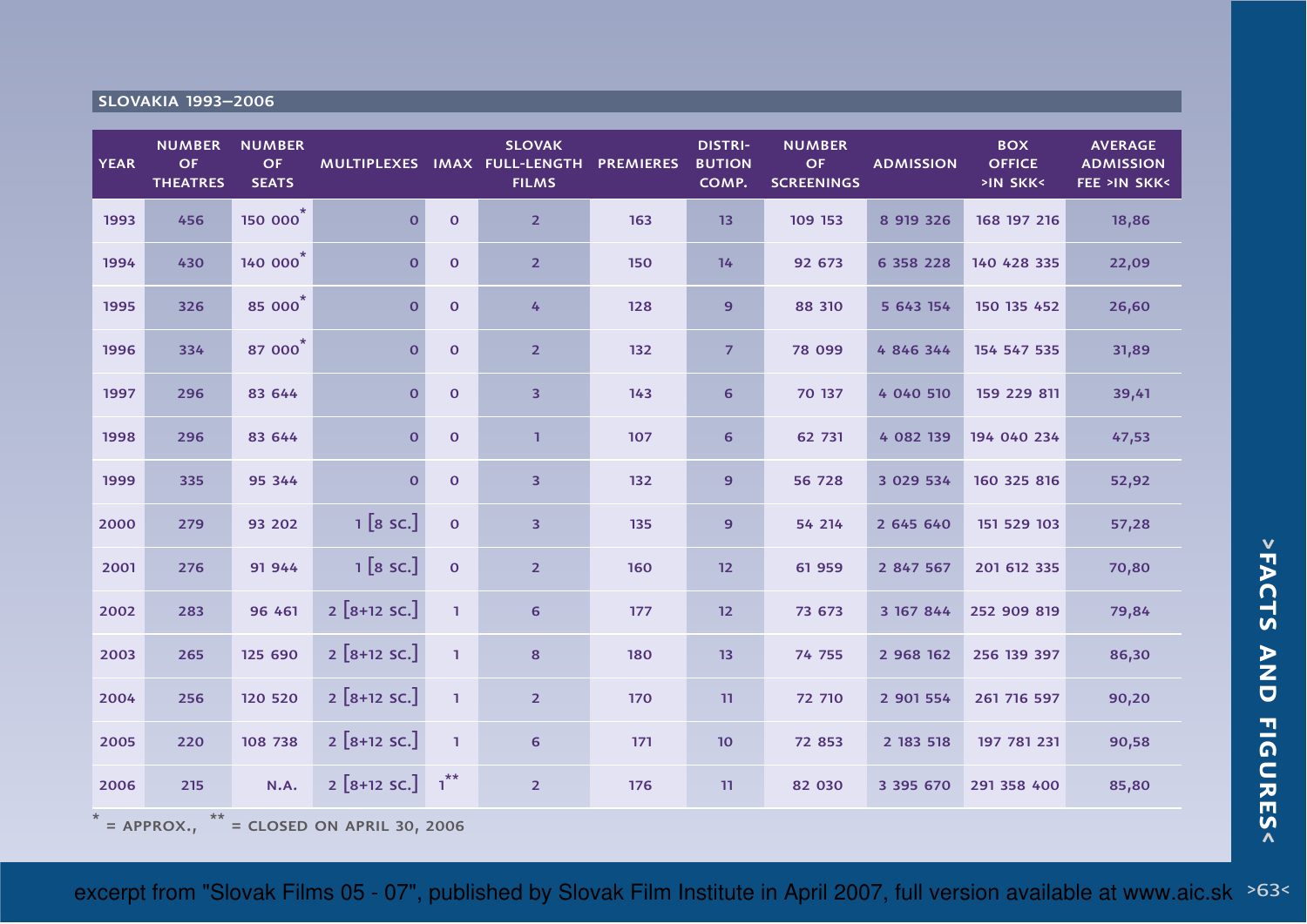## top 10 films 1993–2006 by admission

| NO. | <b>TITLE</b>                                       | <b>COUNTRY</b><br><b>OF ORIGIN</b> | <b>RELEASE</b><br><b>DATE</b> | <b>NUMBER OF</b><br><b>SCREENINGS</b> | <b>ADMISSION</b> | <b>BOX OFFICE</b><br>>IN SKK< | <b>AVERAGE ADMISSION</b><br><b>FEE &gt;IN SKK&lt;</b> |
|-----|----------------------------------------------------|------------------------------------|-------------------------------|---------------------------------------|------------------|-------------------------------|-------------------------------------------------------|
| -1. | <b>THE LION KING</b>                               | <b>US</b>                          | 02. 12. 94                    | 3 3 0 5                               | 643 674          | 14 601 804                    | 22,68                                                 |
| 2.  | <b>TITANIC</b>                                     | <b>US</b>                          | 05.02.98                      | 2 9 12                                | 526 190          | 28 970 861                    | 55,05                                                 |
| 3.  | <b>JURASSIC PARK</b>                               | <b>US</b>                          | 14. 10. 93                    | 2 603                                 | 470 276          | 12 652 148                    | 26,9                                                  |
| 4.  | THE FOUNTAIN FOR SUZANNE 2                         | <b>SK</b>                          | 18.06.93                      | 1491                                  | 343 206          | 7 422 461                     | 21,62                                                 |
| 5.  | <b>HARRY POTTER AND</b><br>THE PHILOSOPHERS' STONE | UK/US                              | 20. 12. 01                    | 2 3 9 4                               | 319 798          | 23 947 420                    | 74,88                                                 |
| 6.  | <b>ICE AGE 2: THE MELTDOWN</b>                     | <b>US</b>                          | 06.04.06                      | 2 6 9 0                               | 283 933          | 24 906 151                    | 87,71                                                 |
| 7.  | <b>THE BODYGUARD</b>                               | <b>US</b>                          | 12.03.93                      | 1 3 9 7                               | 276 995          | 5 952 934                     | 21,49                                                 |
| 8.  | <b>HARRY POTTER AND</b><br>THE CHAMBER OF SECRETS  | UK/US                              | 12. 12. 02                    | 2 4 1 5                               | 254 732          | 21 559 535                    | 84,63                                                 |
| 9.  | <b>SISTER ACT</b>                                  | <b>US</b>                          | 28.05.93                      | 1 2 6 0                               | 248 042          | 5 444 562                     | 21,95                                                 |
| 10. | <b>HOT SHOTS! PART DEUX</b>                        | <b>US</b>                          | 19.08.93                      | 1 5 7 9                               | 246 741          | 5 795 788                     | 23,48                                                 |

>64< excerpt from "Slovak Films 05 - 07", published by Slovak Film Institute in April 2007, full version available at www.aic.sk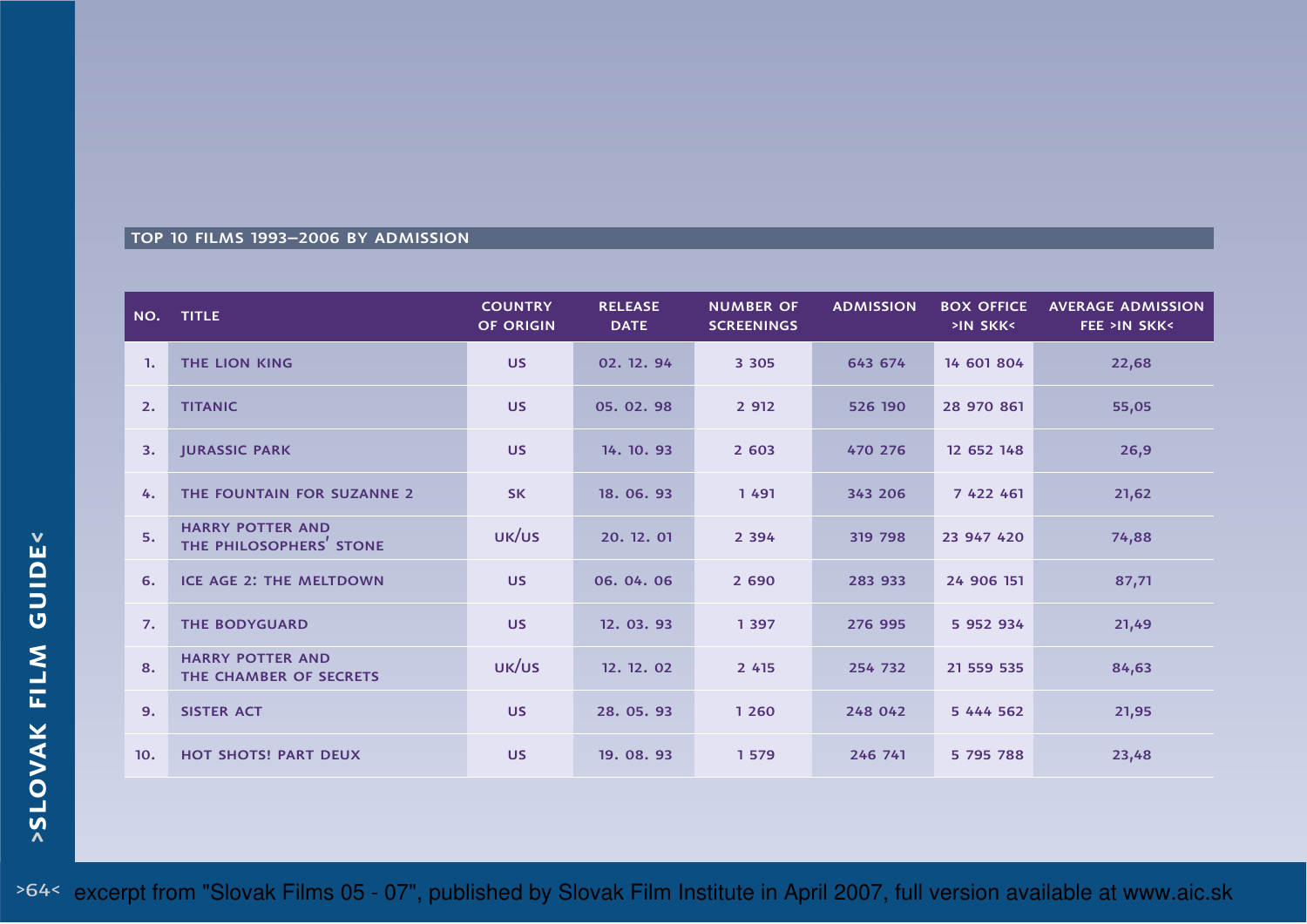## top 10 slovak films 1993–2006 by admission

| NO.          | <b>TITLE</b>                                                 | <b>RELEASE</b><br><b>DATE</b> | <b>NUMBER OF</b><br><b>SCREENINGS</b> | <b>ADMISSION</b> | <b>BOX OFFICE</b><br>>IN SKK< | <b>AVERAGE ADMISSION</b><br><b>FEE &gt;IN SKK&lt;</b> |
|--------------|--------------------------------------------------------------|-------------------------------|---------------------------------------|------------------|-------------------------------|-------------------------------------------------------|
| $\mathbf{1}$ | FONTÁNA PRE ZUZANU 2 >< THE FOUNTAIN<br><b>FOR SUZANNE 2</b> | 18.06.93                      | 1491                                  | 343 206          | 7 422 461                     | 21,63                                                 |
| 2.           | FONTÁNA PRE ZUZANU 3 >< THE FOUNTAIN<br><b>FOR SUZANNE 2</b> | 26.08.99                      | 1 5 9 1                               | 112 353          | 6 046 721                     | 53,82                                                 |
| 3.           | <b>SUZANNE</b>                                               | 14.09.96                      | 873                                   | 98 324           | 2 735 036                     | 27,82                                                 |
| 4.           | KONE NA BETÓNE ><  CRYING FOR THE MOON                       | 28.04.95                      | 833                                   | 76 771           | 2 099 994                     | 27,35                                                 |
| 5.           | VÁŠNIVÝ BOZK >< PASSIONATE KISS                              | 03.02.95                      | 788                                   | 64 124           | 1 772 994                     | 27,65                                                 |
| 6.           | NA KRÁSNOM MODROM DUNAJI ><<br>ON THE BEAUTIFUL, BLUE DANUBE | 03.06.94                      | 766                                   | 57 006           | 1 366 779                     | 23,98                                                 |
| 7.           | SOKOLIAR TOMÁŠ >< THOMAS THE FALCONER                        | 02.03.00                      | 605                                   | 51 004           | 1862346                       | 36,51                                                 |
| 8.           | <b>ZÁHRADA &gt;&lt; THE GARDEN</b>                           | 08.06.95                      | 935                                   | 49 011           | 1 456 149                     | 29,71                                                 |
| 9.           | <b>RIVERS OF BABYLON</b>                                     | 23.04.98                      | 699                                   | 41 552           | 1844 003                      | 44,38                                                 |
| 10.          | <b>KRUTÉ RADOSTI &gt;&lt; CRUEL JOYS</b>                     | 03.10.02                      | 567                                   | 25 182           | 1827392                       | 72,57                                                 |

source >< film yearbook 2006

excerpt from "Slovak Films 05 - 07", published by Slovak Film Institute in April 2007, full version available at www.aic.sk >65<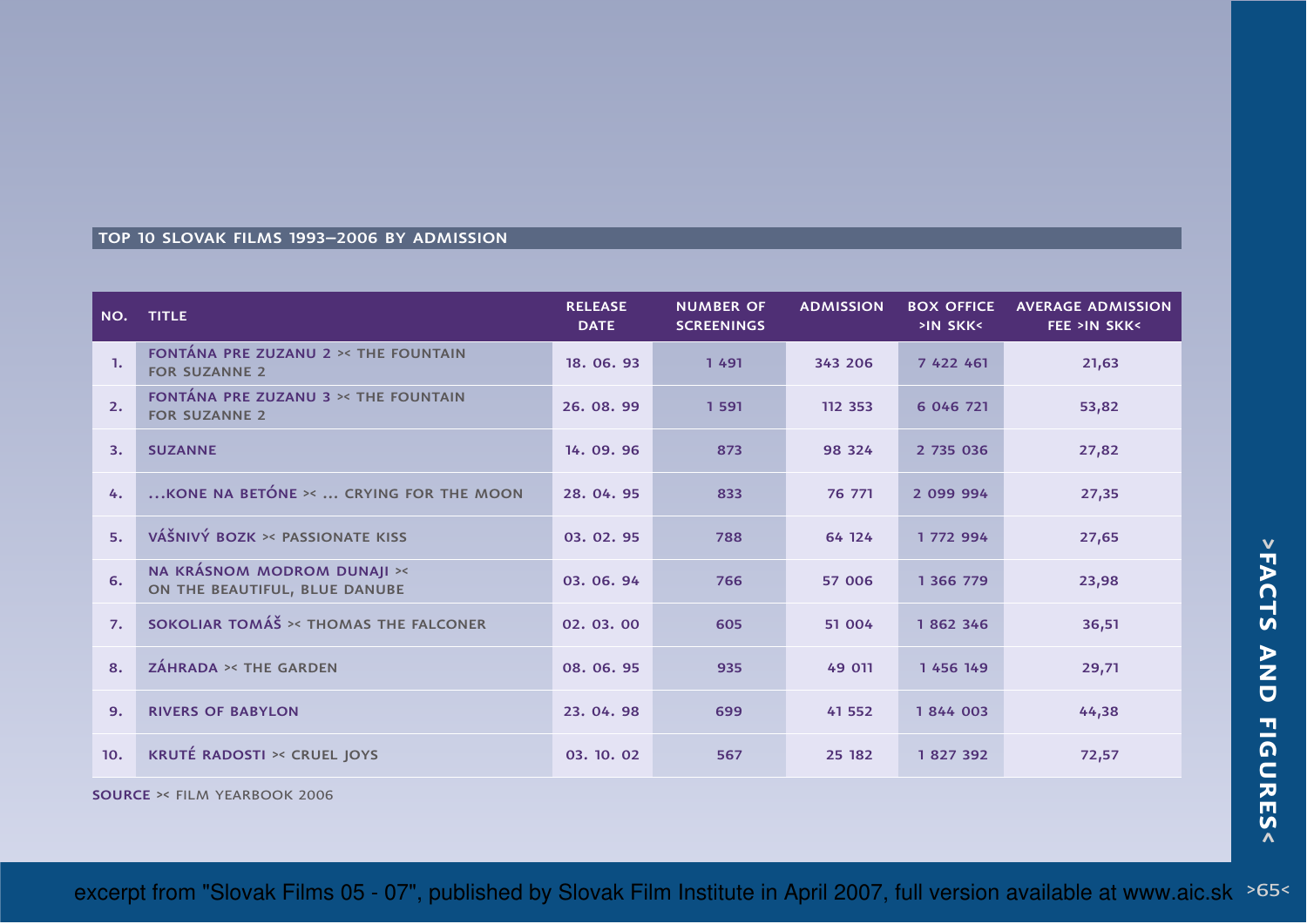### slovak co-productions supported by the eurimages fund



TABLE CONTINUES >>

**<**

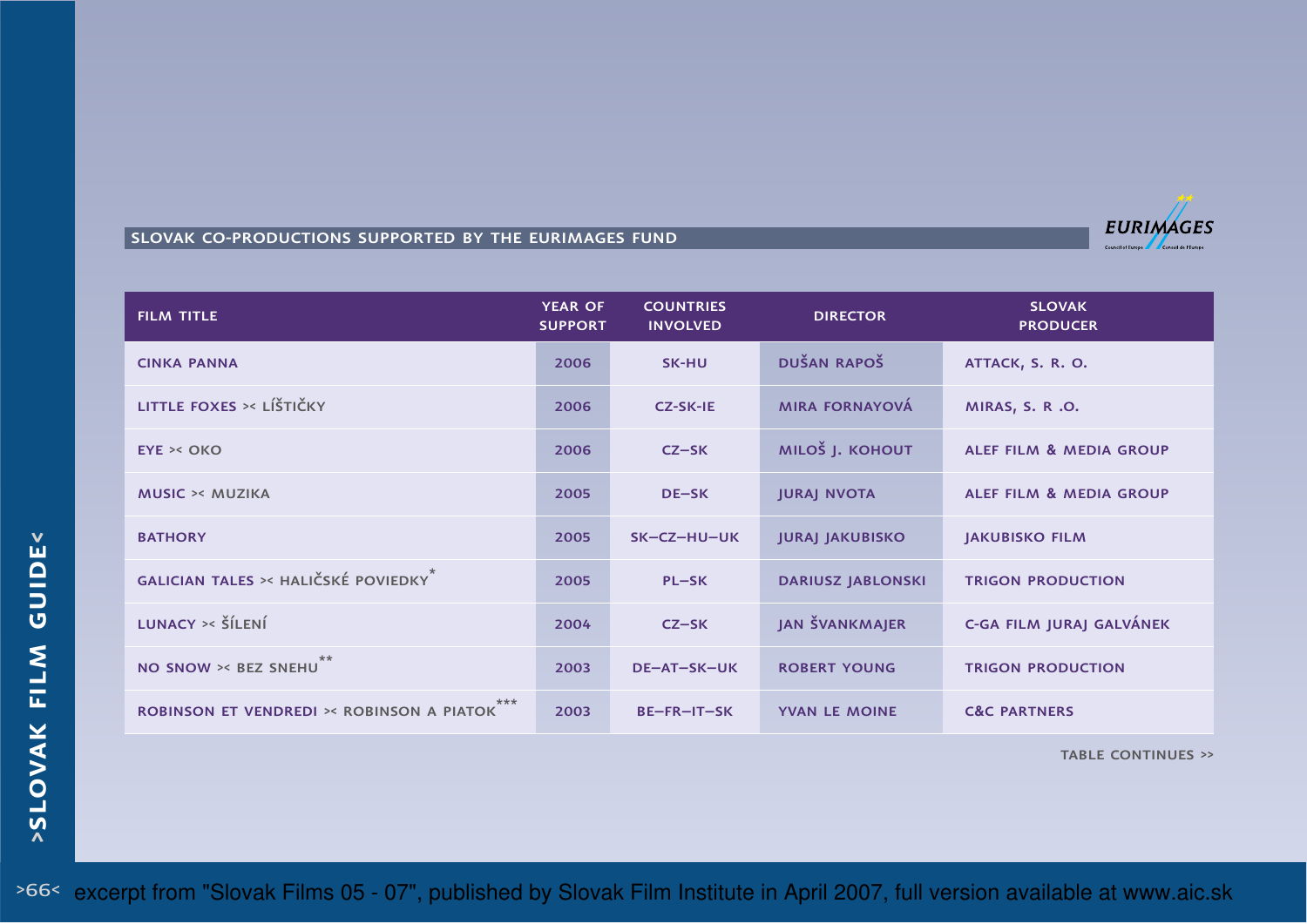| <b>FILM TITLE</b>                                                                        | <b>YEAR OF</b><br><b>SUPPORT</b> | <b>COUNTRIES</b><br><b>INVOLVED</b> | <b>DIRECTOR</b>                     | <b>SLOVAK</b><br><b>PRODUCER</b>   |
|------------------------------------------------------------------------------------------|----------------------------------|-------------------------------------|-------------------------------------|------------------------------------|
| ZELARY >< ŽELARY                                                                         | 2002                             | $CZ - AT - SK$                      | <b>ONDŘEJ TROJAN</b>                | ALEF FILM & MEDIA GROUP            |
| THE DEVIL KNOWS WHY >< ČERT VIE PREČO                                                    | 2002                             | $CZ-SK$                             | ROMAN VÁVRA                         | <b>BAMAC</b>                       |
| <b>FOREST WALKERS &gt;&lt; LESNÍ CHODCI</b>                                              | 2001                             | $CZ-FR-SK$                          | <b>IVAN VOJNÁR</b>                  | <b>ALEF FILM &amp; MEDIA GROUP</b> |
| <b>THOMAS THE FALCONER &gt;&lt; SOKOLIAR TOMÁŠ</b>                                       | 1999                             | SK-FR-PL-HU                         | VÁCLAV VORLÍČEK                     | AG ŠTÚDIO                          |
| THE PILGRIMAGE OF STUDENTS PETER AND JACOB<br>SPRÁVA O PUTOVANÍ ŠTUDENTOV PETRA A JAKUBA | 1999                             | $CZ-FR-SK$                          | <b>DRAHOMÍRA</b><br><b>VIHANOVÁ</b> | <b>KVARTFILM</b>                   |
| ALL MY LOVED ONES >< VŠETCI MOJI BLÍZKI                                                  | 1998                             | $CZ-PL-SK$                          | MATEJ MINÁČ                         | <b>TITANIC</b>                     |
| SEKAL HAS TO DIE >< JE TREBA ZABIŤ SEKALA                                                | 1997                             | CZ-FR-PL-SK                         | <b>VÁCLAV MICHÁLEK</b>              | PROARTPRODUCTION SLOVAKIA          |
| CAMP OF FALLEN WOMEN >< TÁBOR PADLÝCH ŽIEN                                               | 1996                             | $SK-CZ-DE$                          | <b>LACO HALAMA</b>                  | <b>ŠTÚDIO KOLIBA</b>               |
| PAPER HEADS >< PAPIEROVÉ HLAVY                                                           | 1994                             | SK-FR-CH                            | <b>DUŠAN HANÁK</b>                  | ALEF ŠTÚDIO                        |

\*distribution title >< crumbs of heaven

\*\*distribution title >< bye bye harry

\*\*\*distribution title >< friday or another day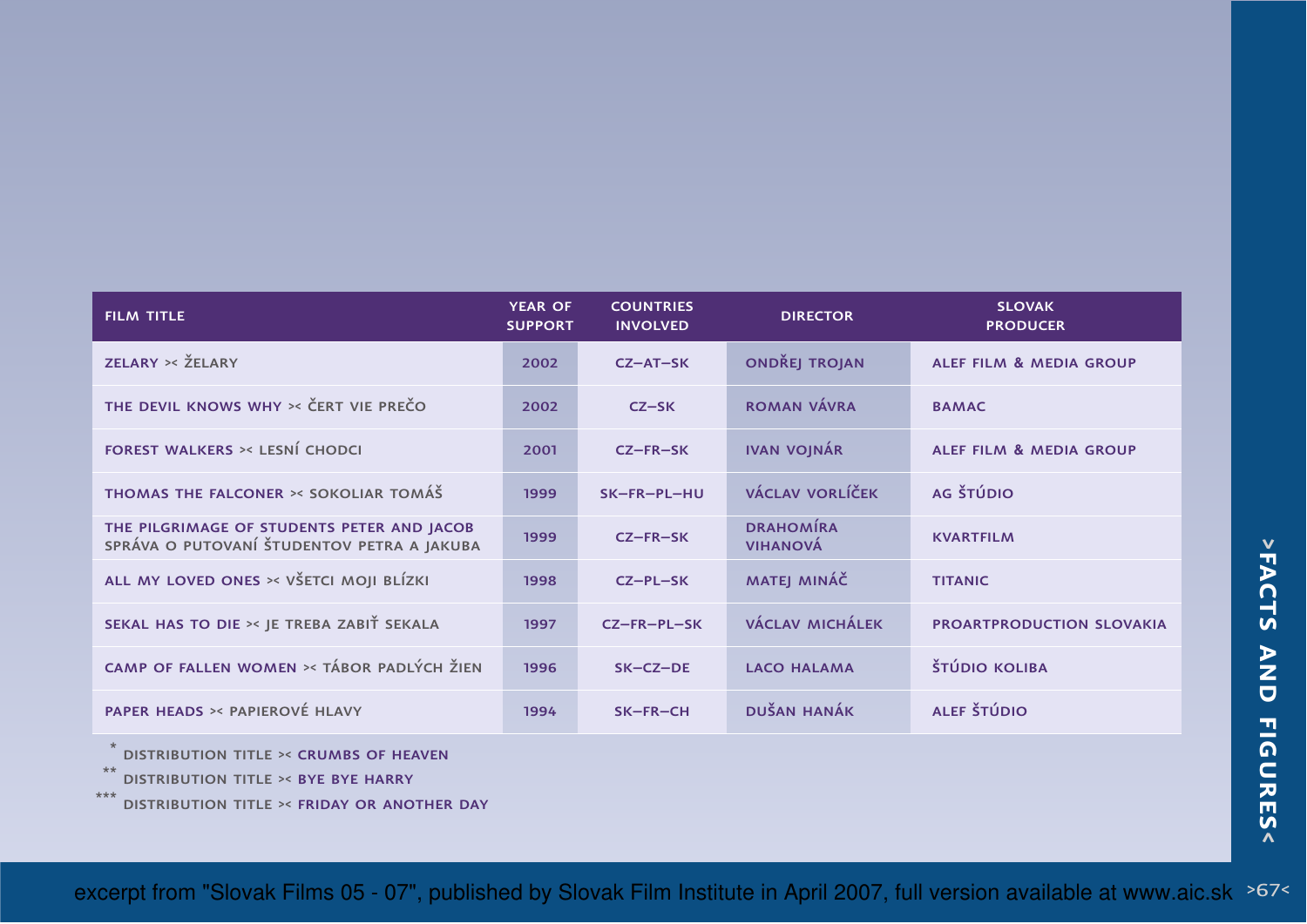# slovak projects supported by the media programme in 2006

| <b>COMPANY</b>                                          | <b>PROJECT</b>                                                 | <b>SCHEME OF SUPPORT</b>                | <b>AMOUNT</b><br>>IN EUR< |
|---------------------------------------------------------|----------------------------------------------------------------|-----------------------------------------|---------------------------|
| <b>ART FILM, NON-PROFIT</b><br><b>ORGANIZATION</b>      | 14TH IFF ART FILM TRENČIANSKE TEPLICE - TRENČÍN                | <b>PROMOTION - FESTIVALS</b>            | 30 000                    |
| <b>ARS NOVA</b>                                         | 8 <sup>TH</sup> IFF BRATISLAVA                                 | <b>PROMOTION - FESTIVALS</b>            | 25 000                    |
| <b>ASOCIÁCIA SLOVENSKÝCH</b><br><b>FILMOVÝCH KLUBOV</b> |                                                                | <b>DISTRIBUTION - AUTOMATIC SUPPORT</b> | 19 2 8 6                  |
|                                                         | TRANSYLVANIA >< DIR. T. GATLIF, FR, 2006                       | <b>DISTRIBUTION - SELECTIVE SUPPORT</b> | 3 000                     |
| <b>ATLANTIS</b>                                         | <b>BATTLE IN HEAVEN</b><br>DIR. C. REYGADAS, MX-BE-FR-DE, 2005 | <b>DISTRIBUTION - SELECTIVE SUPPORT</b> | 4 000                     |
|                                                         | PRINCESS >< DIR. A. MORGENTHALER, DE-DK, 2006                  | <b>DISTRIBUTION - SELECTIVE SUPPORT</b> | 7 000                     |
| <b>CONTINENTAL FILM</b>                                 |                                                                | <b>DISTRIBUTION - AUTOMATIC SUPPORT</b> | 41 393                    |
|                                                         | TIME TO LEAVE >< DIR. F. OZON, FR, 2005                        | <b>DISTRIBUTION - SELECTIVE SUPPORT</b> | 4 000                     |
|                                                         | THE DISTRICT >< DIR. Á. GAUDER, HU, 2004                       | <b>DISTRIBUTION - SELECTIVE SUPPORT</b> | 4 000                     |
|                                                         | SCHNITZEL PARADISE >< DIR. M. KOOLHOVEN, NL, 2005              | <b>DISTRIBUTION - SELECTIVE SUPPORT</b> | 5 000                     |
|                                                         | PARADISE NOW >< DIR. D. ABU-ASSAD,<br><b>IS-FR-DE-NL, 2005</b> | <b>DISTRIBUTION - SELECTIVE SUPPORT</b> | 3 000                     |

TABLE CONTINUES >>

>68< excerpt from "Slovak Films 05 - 07", published by Slovak Film Institute in April 2007, full version available at www.aic.sk

**<**